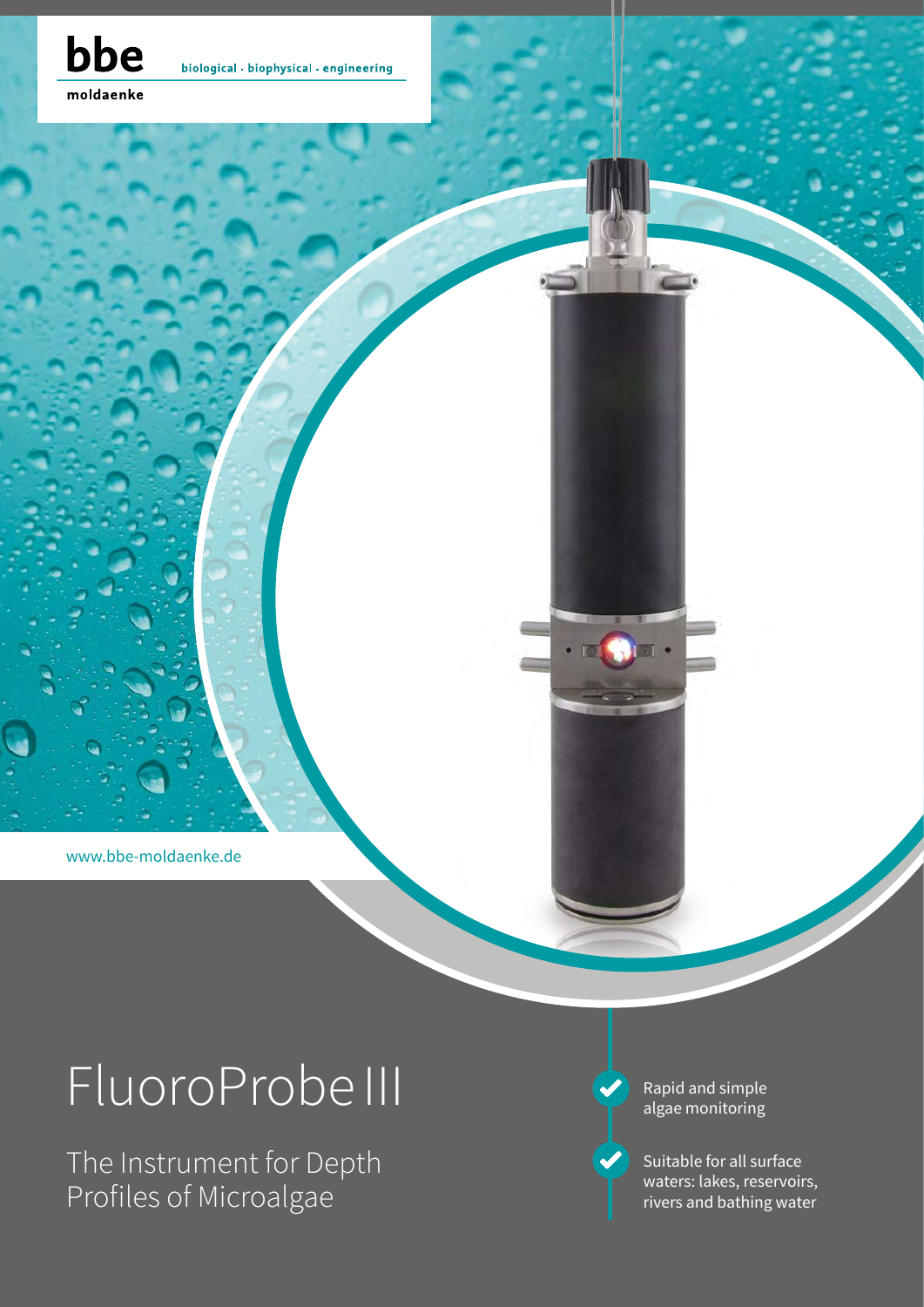

## What can the FluoroProbe III do?

- $\blacktriangleright$  Scientific analysis of water quality
- ▶ Qualified measurement of chlorophyll-a
- ▶ Simultaneous measurement of different algal classes
- ▶ Detection of cyanobacteria
- ▶ Depth profiling in real time
- ▶ Evaluation of algal blooms
- ▶ Detection of phytoplankton populations

Water as the basis of life of all organisms has an essential significance. Increasing anthropogenous pollution of water bodies requires an increase in the observation and assessment of water quality. Chlorophyll-a is significant in the recognition and evaluation of the characteristic features of a water body since phytoplankton is the main component of biomass present in rivers, lakes and the sea.

The FluoroProbe III measures the chlorophyll-a of suspended phytoplankton *in vivo.* Microalgae of different classes and cyanobacteria (cyanophyceae) are part of a complex ecosystem related to zooplankton and higher organisms. Different algal classes (dinoflagellates) and cyanobacteria are known for their production of biotoxins. Since phytoplankton can be found at various depths in a water body, the estimation of the algal content of the water requires a rapid and sensitive profile measurement.

Fluorescence measurements using the FluoroProbeIII fulfil these requirements and allow depth profiles to be recorded with the simultaneous analysis of different algal classes, all in real time. The results of the fluorescence spectroscopy of cultured algae and naturally present algae verify the comparability of spectral fluorescence characteristics and serve to evaluate and quantify the chlorophyll-a content of natural populations.

In this way, it is possible to follow the creation and development of algal blooms at high resolutions on the surface as well as at depths. Thus, the FluoroProbe III is the most suitable instrument for the comprehensive investigation of water bodies at phytoplankton level and for the determination of potentially harmful cyanobacteria.

## The FluoroProbe III is a depth profiler for the rapid detection of chlorophyll-a in phytoplankton

### **FEATURES**

## What are the additional features of the FluoroProbe III?

#### How does the FluoroProbe III measure chlorophyll-a content?

- **Turbidity measurement** and compensation
- ▶ CDOM (coloured dissolved organic matter) measurement

Photosynthesis uses the light energy of the sun to gain and convert energy into energy-rich substances. This process is closely linked to the photosystems of algae and cyanobacteria – with chlorophyll-a playing a central role in the conversion. Fluorescence – i.e. the emission of previously absorbed light – is a natural process. When energised by sunlight or artificial light, unused or superfluous energy is immediately given off. The light-collecting photosystem emits red light at a wavelength of 685 - 700nm, which is detected by a highly sensitive photomultiplier. At a suitable excitation the emitted fluorescent light is proportional to the chlorophyll-a content of phytoplankton. In additional to chlorophyll-a, algae and cyanobacteria contain accessory pigments for the more effective use of light energy which characteristically influence chlorophyll-a fluorescence.

The use of six different LEDs with excitation wavelengths in the visible range of 370 to 610nm improves the calculation and enables a distinction of different algal classes. For a constant excitation over the time of deployment, the FluoroProbe III has an integrated LED brightness adjustment. To avoid the influence of ambient light the excitation is pulsed at high frequency (6KHz) so that only the pulsed and filtered fluorescent response is evaluated. The calculation of the distribution of the amount of chlorophyll-a is performed by using the previously stored fluorescence profiles (fingerprints) of the known algal classes from an algae library.

#### Additional FluoroProbe III data

Turbidity-causing particles have an influence on the *in vivo* chlorophyll measurement due to light reduction and reflection. The optional transmission measurement with automatic turbidity correction is unique in commercially available chlorophyll measuring instruments and substantially improves the accuracy of the chlorophyll-a measurement. The turbidity values measured are also displayed and stored. The influence of yellow substances or CDOM, which belong to the group of humic substances, overlaps the fluorescence measurement of chlorophyll particularly at low algal content levels.

### **MEASUREMENT**

#### *Anita Nienhüser*

*Drinking Water Department Head Bergish Water and Environmental Laboratory of the BTV GmbH*

#### **FEATURES**

*We regularly check our reservoirs using the FluoroProbe. In contrast to lab methods the FluoroProbe delivers a quick overview of algal content in the reservoirs, and the depth*  profiles in particular help us *to decide at what depth we should extract the raw water.*

"

"

#### ▶ Chlorophyll-a fluorescence

- ▶ Accessory pigments
- ▶ 6 excitation wavelengths
- ▶ Brightness regulation of excitation
- ▶ High measurement frequency
- ▶ Evaluation based on stored algal spectra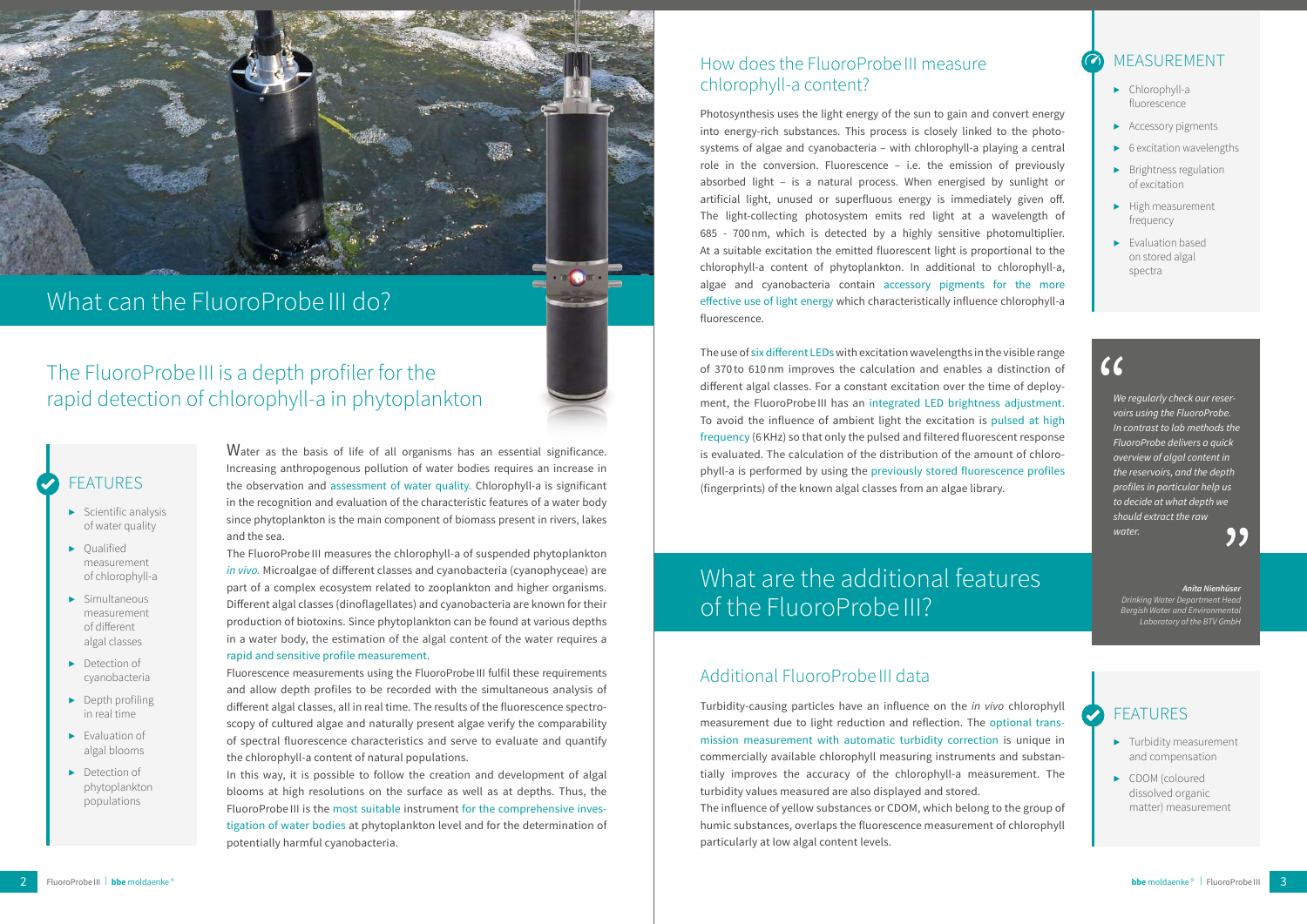

### **FFATURES**

#### **OUTDOORS**

- $\blacktriangleright$  Calibration using algal cultures
- ▶ Temperature sensor
- ▶ Depth sensor



- $\blacktriangleright$  Lab use with the Workstation25 and cuvette
- ▶ Test cuvette for function testing
- ▶ Flow-through measurement



#### **USERS**  $2^2$

#### Additional Uses

- ▶ Autostart plug
- ▶ Increased depth range
- ▶ Energy control
- ▶ Long-term measurement

This is helped by a determination of yellow substances and an automatic correction. The spectral characteristics of yellow substances are stored in the FluoroProbe III and can be adapted to a specific location when necessary.

This also applies to algae with particular spectral characteristics: a calibration to a new algal class extends the range of application and increases the accuracy of the allocation of the algal classes. The advantage lies in the use of real algae for the calculation of chlorophyll-a values of natural samples.

For algae and cyanobacteria, nutrients and temperature play a significant role. The ambient temperature in the water is determined by the optional temperature sensor on the housing. An exact depth measurement is carried out synchronously using the built-in pressure sensor.

## Deployment sites of the FluoroProbe III

#### $\bm{\bm{\omega}}$ **OUTDOORS**

### FluoroProbe III in the field

## Site of application – what is performed?

Using the FluoroProbe III in waterbodies, whether in rivers, reservoirs or lakes, is easy and simple with the bbe++ software. The software runs on any current Windows PC and communicates via a USB cable. Optionally, for use of the FPIII via Bluetooth a smartphone with corresponding app including a GPS function is available. bbe++ controls all the measurements, the data transfer and the parameterisation. A clear overview allows simple measurement: after measuring the air pressure at the surface (key) for depth measurement, START and STOP signal the beginning and end of a measurement. The FluoroProbe III can be lowered into the water by hand or by using a winch – at a recommended speed of approximately 30 cm/sec. The measurement frequency is up to 4 measurements/second. Maximum depth with cable is 100m. Real time data are available on the PC or smartphone display. The internal memory contains 10 million datasets.

### Using the FluoroProbe III in the laboratory

The FluoroProbe III can also be deployed in the laboratory by using the specially developed Workstation25 as a stand for the instrument. The measurements of chlorophyll-a are performed in a 25ml special cuvette made of optical glass. The optional stirrer motor ensures a homogenous distribution of the sample so that the algae (in particular diatoms) cannot settle. Ambient light is excluded from the optics by a specially designed cover. A test cuvette is also available for function testing. The FluoroProbe III can also be deployed in pipe systems using a specially designed Flow-Through Unit (inlet and outlet connections). The sample water can be transported using an external pump.

- $\blacktriangleright$  Simple operation
- $\blacktriangleright$  Settings and analysis with bbe++ software
- ▶ Optionally, handheld for real-time data analysis
- ▶ Submersion depth  $0 - 1000$  m
- ▶ Huge data memory
- $\blacktriangleright$  Cable and cable-free measurements

The FluoroProbe III can be used in many different applications: e.g. in the field of limnology, lakes and rivers are sampled. Focus is given to ecological questions, in particular changes and status evaluation. Investigations can also be carried out in accordance with the EU Water Framework Directive. Moreover, for quality control the FluoroProbeIII is also used in reservoirs, particularly for an analysis of potentially harmful cyanobacteria *Microcystis aeruginosa* and *Planktothrix rubescens*. In this case, a surface water sample is often insufficient since the cyanobacteria prefer particular depths according to the time of year. The aim is the prediction of the dynamic of cyanobacteria blooms. In reservoirs, this concerns the avoidance of cyanotoxins biotoxins. Drinking water producers in Japan, for example, use the FluoroProbeIII integrated in a pipe system. Research trips to the Caribbean and the Antarctic are evidence of the manifold uses of the FluoroProbe III. Nearshore areas are also used by aquaculture companies in the breeding of seafish. The use of feed and the formation of free nutrients promotes substantial growth of algae with all its undesired consequences. The FluoroProbe III documents the changes precisely via a high data density.

- ▶ Reservoir operators
- ▶ Aquaculture farms
- ▶ Drinking water producers
- ▶ Assessors
- ▶ Ecologists, Limnologists
- ▶ Oceanographers

The FluoroProbe III is readily deployable without cable by use of an autostart plug. By attaching the plug, the measurement is started and continues until the plug is removed. Via a measurement cable or the USB adapter the data can be transferred to a PC or the USB flash drive supplied. The depth range of the FluoroProbe III is down to 300m, optionally in a steel housing down to 1,000m depth. The internal battery supplies the FluoroProbeIII for extended underwater operation without an external power source. For longer operation bbe recommends the setting for sleep mode with low power usage and an optional wiper for the removal of biofilm from the optics. A steel cage has proved useful against mechanical damage during operation from the side of a ship or in rough environments.

*bbe FluoroProbe III emission lights*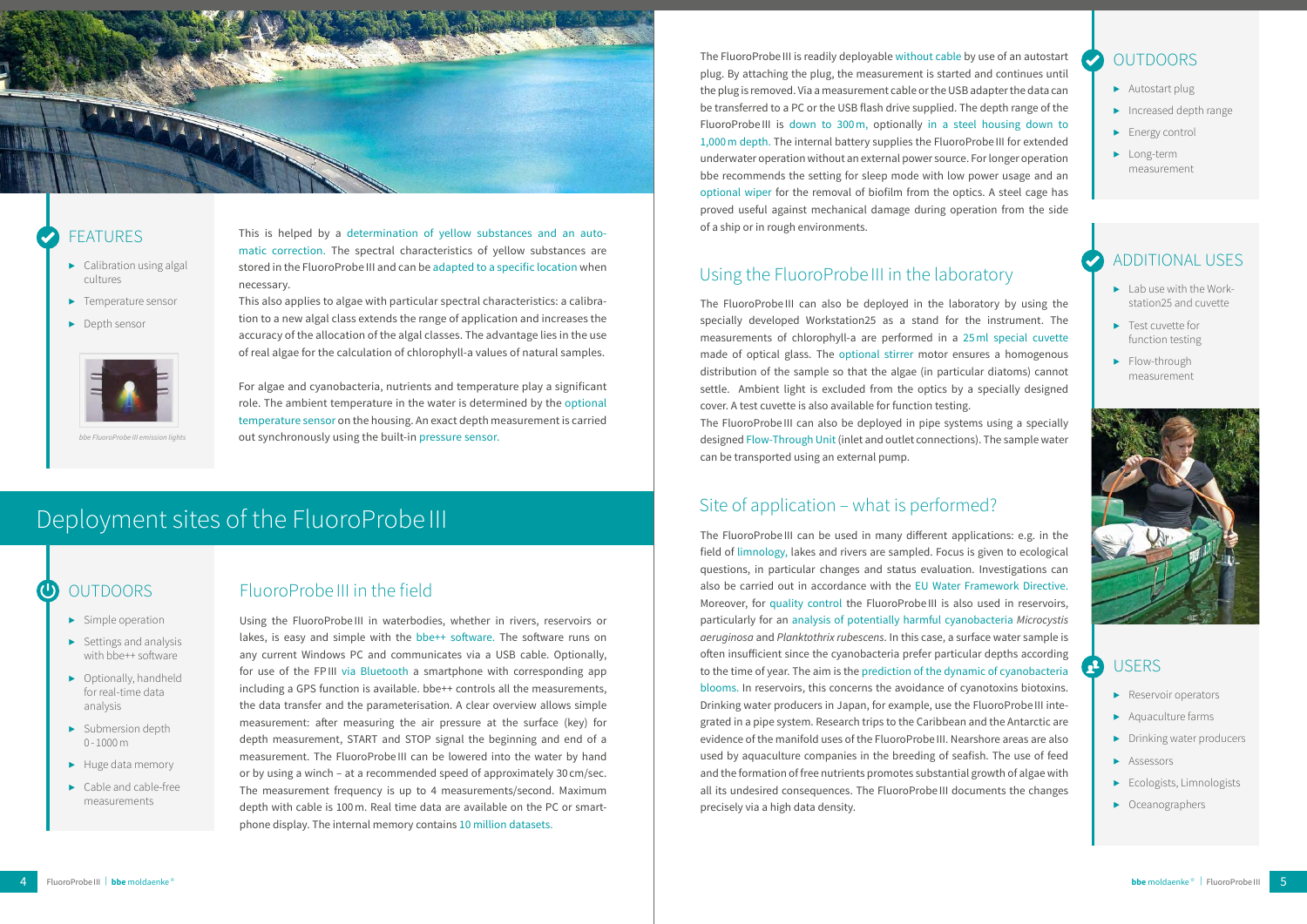The FluoroProbe III is prepared for immediate chlorophyll determination by factory calibration using standard algae. This is performed using a special spectrofluorometer (bbe ALA) which has been calibrated using HPLC analyses of extracted algal pigments. HPLC analyses are carried out by external laboratories. These reference spectra of the algae used for the determination of the chlorophyll-a are stored in the FluoroProbe III. Each algal class has a characteristic fluorescence spectrum (fingerprint) referring to the chlorophyll content present with regard to form and intensity. Based on the linear combination of the fluorescence signals created by the algal fluorescence of the sample algae, the measurement values obtained are compared with the reference data and distributed optimally across the different algal classes by means of a fit procedure. The total chlorophyll-a content results from the sum of the chlorophyll-a of the individual algal classes.

#### MAINTENANCE & **CI SERVICE**

### SCOPE OF **DELIVERY**

- ▶ The "FluoroProbe III"
- ▶ Charger
- ▶ USB adapter with USB flash drive
- ▶ Protective cap
- ▶ Light screen
- ▶ Software & Manual
- ▶ RS485/USB cable

The software allows the user to perform additional calculations by activating or deactivating different algal classes in order to improve the adaptation if necessary. Different reference data from yellow substances can also be applied to the calculation.

#### bbe++ Software नि

The FluoroProbe III is almost completely maintenance-free. As with all optical instruments the optical path must be kept clean. Rinsing the optics with clean water is sufficient. In case of biofilm, bbe recommends manual cleaning or the use of an optional wiper which cleans the surface periodically between the measurements.

The FluoroProbe III uses the supplied bbe++ software and stores the data in a database. bbe++ takes care of data transmission as well as the display of the results in graphs and tables. Macros enable easy pre-selection of suitable display options. The FluoroProbe III can also be operated and controlled in online mode using the bbe++ software. Access is organised in a clear basic and a complex expert mode with all the possibilities of such advanced software. The basic mode comprises all essential functions for operation in the field and the laboratory. The expert mode allows optimisation of the algal classes via a re-calculation using additional fingerprints. The bbe++ software allows the problem-free export of data to other programmes (e.g. Excel).



*Bluetooth-Set with smartphone for data viewing*  and control

#### Chlorophyll-a content from algae and cyanobacteria

- ▶ Reference spectra
- ▶ Fit procedure

 $\bullet$ 

- ▶ Cleaning
- ▶ Calibration, Inspection
- ▶ Operation time
- ▶ Charging



## The spectral analysis of algae

### How is the chlorophyll-a calculated?

#### Optional:

- ▶ Measuring cables of 10, 20, 30, 50, 100m
- ▶ Lab cable of 60 cm
- ▶ Cable drum (for 40/100m cables)
- ▶ Autostart plug
- ▶ Workstation25 with cuvette and stirrer
- ▶ Flow-Through unit
- ▶ Bluetooth set
- ▶ Wiper
- ▶ Steel Cage

## Components, scope of delivery and maintenance

- ▶ Database
- ▶ Graphic and table representation
- ▶ Macro settings
- ▶ Basic and expert modes
- ▶ Re-calculation
- ▶ Data export

Re-calibration of the FluoroProbe III is recommended every two years. This can be performed in the calibration laboratory at bbe using standardised algal cultures. A technical inspection which can prevent errors during subsequent field operation can also be carried out at the same time. For long-term operation at 1 measurement/sec the maximum operation time is 10 hours. If measurements are carried out once per day, the FluoroProbe III is deployable around 30 days. The maximum charging time is approx. 8 hours.

#### Hints on care and calibration